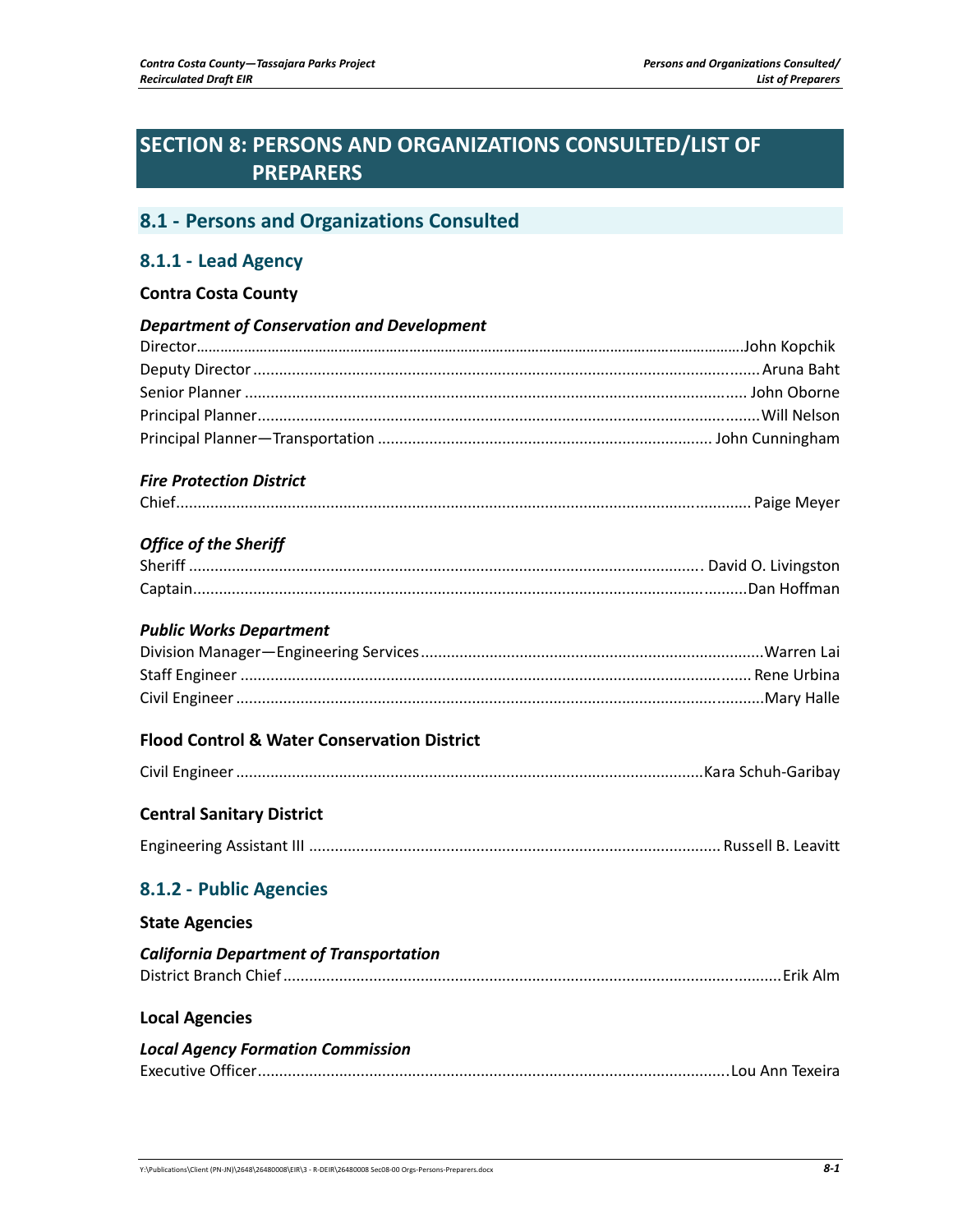| <b>City of San Ramon</b>                                                            |
|-------------------------------------------------------------------------------------|
| <b>City of Pleasanton</b>                                                           |
| <b>City of Dublin</b>                                                               |
| <b>Town of Danville</b>                                                             |
| <b>San Ramon Valley Unified School District</b>                                     |
| <b>Bay Area Air Quality Management District</b>                                     |
| <b>East Bay Regional Parks District</b>                                             |
| <b>East Bay Municipal Utility District</b>                                          |
| <b>Dublin San Ramon Services District</b>                                           |
| 8.1.3 - Private Parties and Organizations                                           |
| <b>Organizations</b>                                                                |
| <b>Save Mount Diablo</b>                                                            |
| <b>Greenbelt Alliance</b>                                                           |
| <b>Private Individuals</b>                                                          |
| Grace Chen<br>Dorothy Burt<br><b>Bill Newman</b><br><b>Holly Newman</b><br>Dee Burt |

Lori Wolfe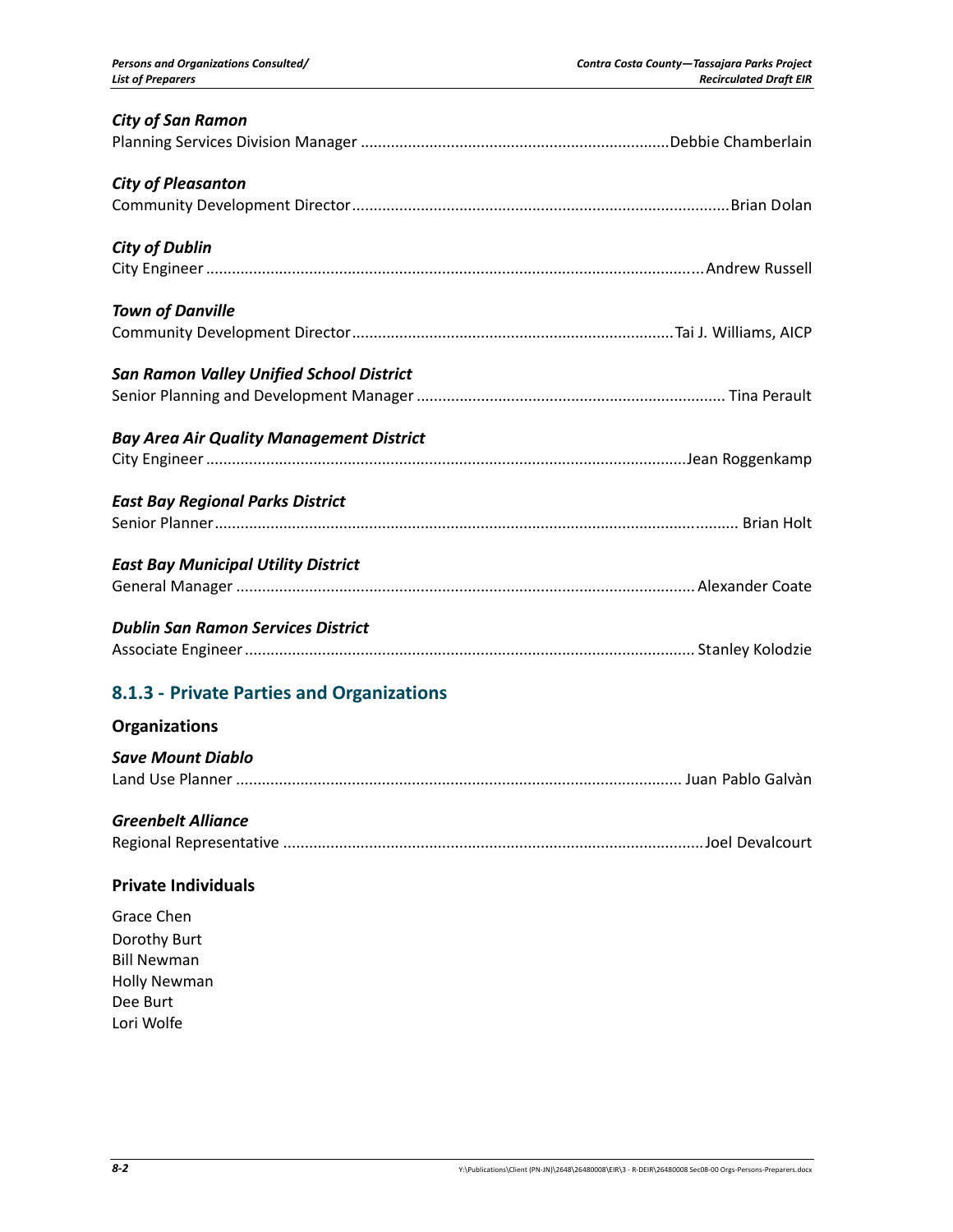# **8.1.4 - Applicant Team**

| <b>The Bowlby Group</b>              |  |
|--------------------------------------|--|
|                                      |  |
| <b>David Babcock and Associates</b>  |  |
|                                      |  |
| Miller, Starr, Regalia               |  |
|                                      |  |
|                                      |  |
| <b>Monk and Associates, Inc.</b>     |  |
|                                      |  |
| ENGEO, Inc.                          |  |
|                                      |  |
|                                      |  |
|                                      |  |
|                                      |  |
| <b>Balance Hydrologics, Inc.</b>     |  |
|                                      |  |
|                                      |  |
| <b>Hexagon Transportation</b>        |  |
|                                      |  |
| Carlson, Barbee & Gibson, Inc.       |  |
|                                      |  |
| <b>Tully &amp; Young</b>             |  |
|                                      |  |
| William Hezmalhalch Architects, Inc. |  |